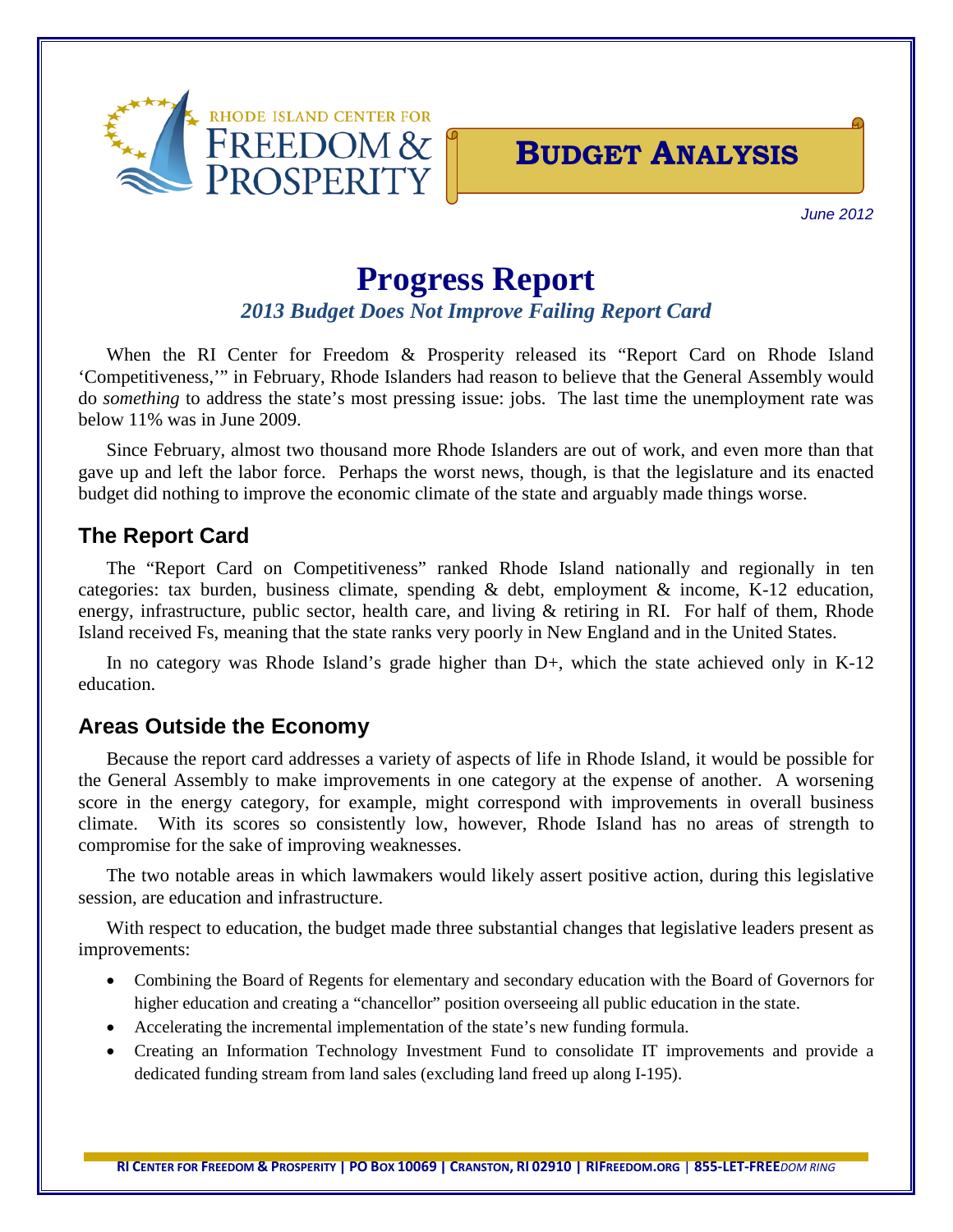Despite grand assertions made by House Finance Chairman Helio Melo (D, East Providence) during the budget debate, however, bureaucratic restructuring is not obviously a route toward improved results. Indeed, if a combined board of education creates the opportunity to stifle the forces of reform, it could be a step backwards for the state.

As for the funding formula, while it may represent a more equitable means of allocating resources where they are most needed, the change represents little more than a reshuffling of dollars. Moreover, money is arguably not the critical area in need of reconsideration.

Even the one provision that looks likely to provide true advancement of the state's education system, investment in IT, is not clearly a net improvement. The IT Investment Fund will receive land-sale proceeds, but the budget gets the ball rolling with an authorization for \$45.3 million in new borrowing.

Debt plagues the state's infrastructure advancements, as well. Between T.F. Green Airport and central landfill improvements, the General Assembly authorized an additional \$214 million in debt. That is in addition to \$209 million of bond authorizations that will appear on the ballot in November.

Rhode Island is already  $47<sup>th</sup>$  in the nation and fifth (of six) in New England for state and local debt per capita, according to the report card. During the House budget debate, Melo informed the representatives that state government's total debt currently stands at \$1.7 billion, requiring annual debt service of \$299 million.

This could be the year that the state breaks \$2 billion in total direct debt owed. (Additional obligations, such as pensions and other post-employment benefits [OPEB] are exponentially larger.)

#### **Asphyxiating the Private Sector**

Perhaps the most notable example of infrastructure improvement at the expense of other areas of competitive weakness is the authorization of tolls on the Sakonnet River and Jamestown Verrazano Bridges.

It is true that Rhode Island's bridges are the most deficient in the nation, but tolls are not a clear answer for two reasons. First, Rhode Island is also worst in the nation for highway cost effectiveness, meaning that a focus on funding will contribute to, rather than alleviate, the problem. Second, the tolls will place an exorbitant burden on a region that's already suffering.

An analysis by *the Ocean State Current* found that the island and lower bay communities dominated the lists of population and employment loss, over the last decade. Juxtaposing those trends with median income suggests that the people who've been struggling the most are those least able to afford hundreds or thousands of dollars in new transportation expenses.

The imposition of regional tolls is not the only area in which the General Assembly constricted Rhode Island's private sector. Under the guise of cleaning up licensing laws, the budget added an estimated \$1.8 million to the direct cost of doing business in the state. Whether it's \$25 license renewal fees for hairdressers and manicurists, a \$550 fee for in-state wholesalers of frozen desserts, or a \$1,090 reexamination fee for physicians, the burden falls most heavily on individuals and small-business owners who are simply trying to participate in the Rhode Island economy.

The same is true of the \$11 million in new sales taxes being levied against taxicab drivers, pet groomers, and high-end clothiers, among others. Last year, hairdressers across the state successfully lobbied to avoid taxes on the services that they provide. This legislative session, the restaurants successfully quashed Governor Lincoln Chafee's move to impose a dramatic increase of the meals tax.